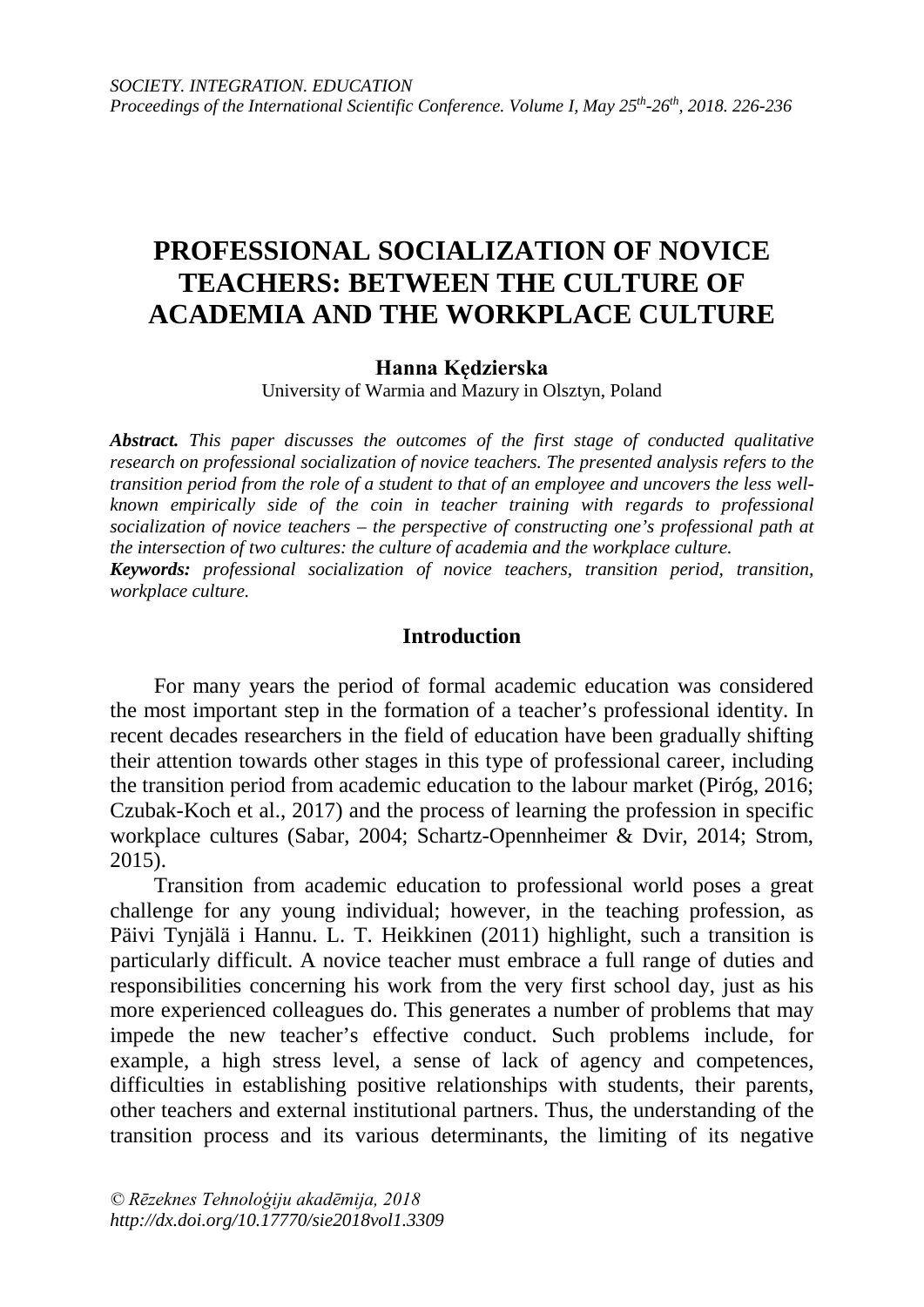outcomes and the creation of a support system at the beginning of novice teachers' careers become very important fields for exploration to researchers in education.

This paper presents the results of the first stage of research concerning the professional socialization of novice teachers conducted with the participation of state-owned school teachers. Due to the limited scope of this paper, the analysis will focus on the transition period only. Other categories/processes that emerged from empirical data have been already explored (Kędzierska, 2015) or will become the subject of further publications.

## **Conceptual framework**

Transition is a significant process for any individual and refers to any phase of life in which some important change in the status of said person (or group) occurs, caused by biological factors, e.g., age, or social factors, e.g., change in the social role and consequently in the status within the social structure. Transition from the world of education to the world of labour is one specific type of transition in human life.

Until the 1980s the process of professional transition was almost exclusively discussed in the context of graduates of vocational and secondary schools since university graduates entered the labour market rather smoothly. Along with easier accessibility to university education in many European countries, including Poland, finding a job became more difficult for people holding higher education diplomas. In the 1990s the transition period embraced the first six months following the formal completion of education, whereas successful transition was perceived as a correlate of three equally important features: economic conditions, individual factors and obtained academic capital. Since the beginning of the 21st century, as indicated by Danuta Piróg (2013), a tendency towards creating transition models can be noted, especially with the employment of the premises of human capital theories and placing stress on the importance of both the level and quality of obtained education.

Concepts of lifelong learning and learning a profession in the workplace, i.e., theoretical frameworks in this paper, have become significant for an indepth understanding of transition as a process. Analyzing educational determinants of the transition process, Kathryn Ecclestone argues that "transition is not the same as 'movement' or 'transfer', although it involves both. Instead, transition depicts change and shifts in identity and agency as people progress through the education system (…) effective transitions require a better understanding of how people progress cognitively, emotionally and socially between different subjects at different stages of their learning, and how they navigate the complex demands of different contexts" (2009, 12). Such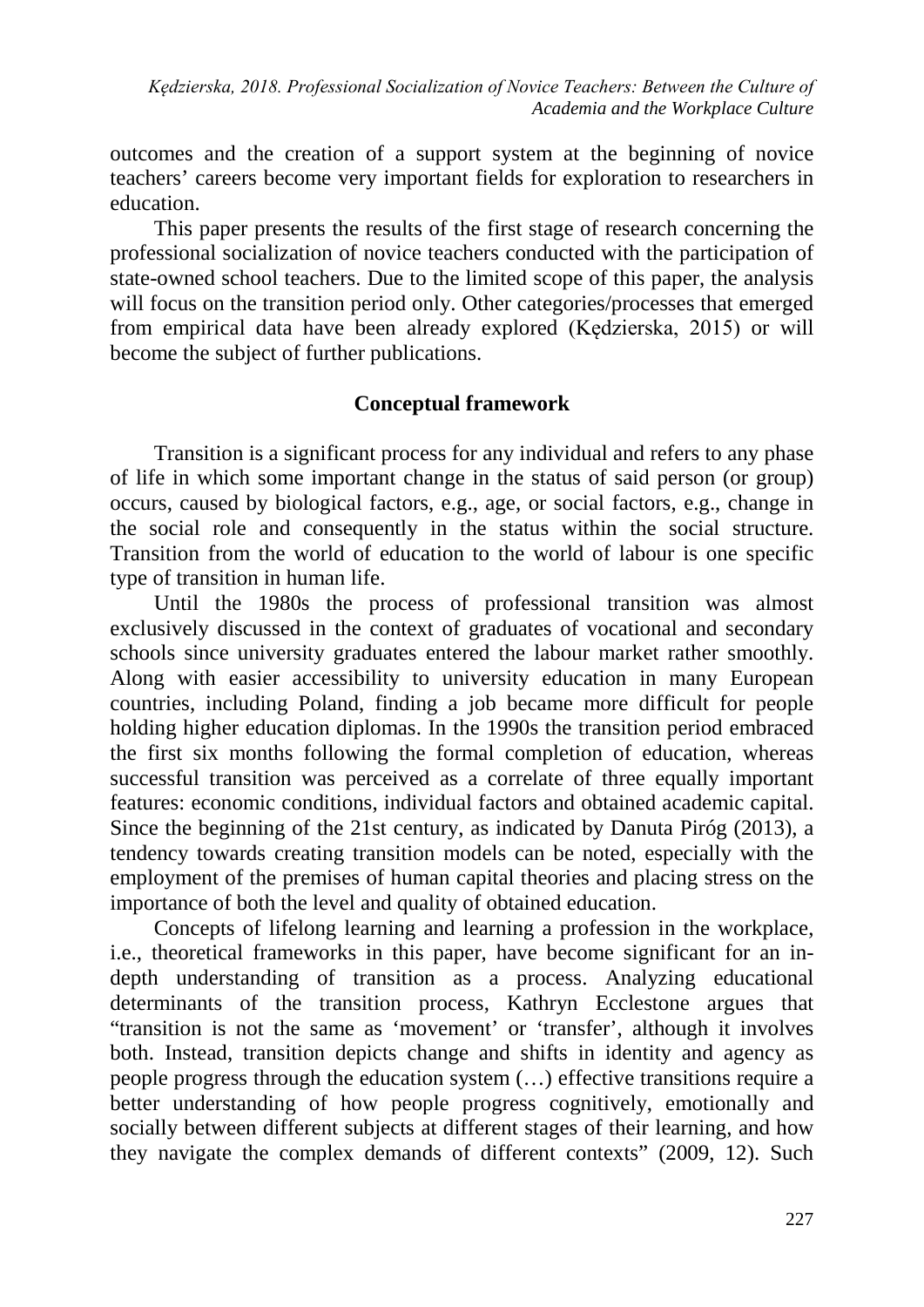concepts also emphasize institutional dimensions and determinants of transition. Researchers agree that when constructing their professional careers people work out individual transition paths/patterns, yet their course is conditioned by institutional paths and normative patterns. As K. Ecclestone stresses, such a course "presents transitions both as the product of social institutions and the outcomes produced by social expectations" (2009, 14).

## **Methodology and data collection**

According to the assumed theoretical perspective, in order to examine the transition process as biographical experience one needs to analyze transformations relating to a particular individual changes with respect to agency and the influence of specific institutional contexts and learning environments in which this process occurs. Such multidimensional analysis of individual experiences and processes, conducted in various organizational cultures, necessitated the choice of constructivist methodology of grounded theory (Charmaz, 2009) as the basic research strategy.

At the pre-conception stage two research questions were formulated that determined the scope of research:

- 1. What transition patterns emerge from experiences of novice teachers?
- 2. What are the dynamics and determinants of the process of professional identity re (definition) of novice teachers that occurs at the intersection of the culture of academia and the workplace culture?

Empirical material consisted of 15 narrative interviews conducted with state-owned school teachers, employed in a full-time or part-time mode, for a period not exceeding 3 years. The research group was comprised of 12 females and 3 males, aged 23-27 years.

The first five interviewees with whom I conducted thematic biographical interviews were invited to participate in the study based on the snowball sampling. The analysis of empirical material collected during each interview formed the basis for the identification of analytical categories that made me modify the manner and logic of sampling selection. After having compared particular cases, I selected further participants with the use of the critical case sampling method. For example, because the first five teachers evaluated their starting career capital as low, at the next stage of data collection in the field I searched for participants who declared high levels of their competences at the beginning of their professional careers. In qualitative research the selection of key cases allows the researcher to conduct gradual and permanent comparisons and leads to the saturation of the categories, notions and processes indentified on the basis of the collected data.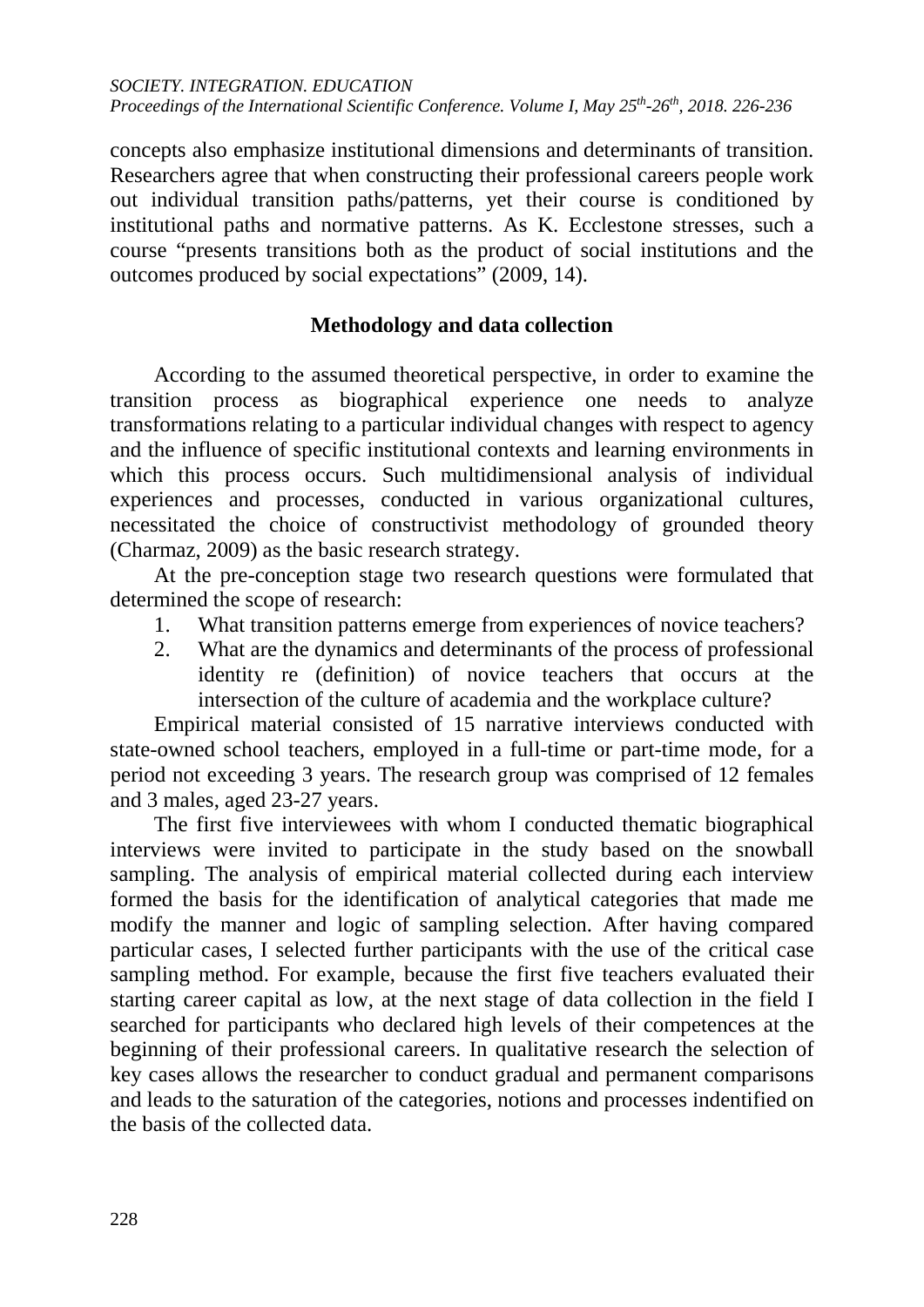*Kędzierska, 2018. Professional Socialization of Novice Teachers: Between the Culture of Academia and the Workplace Culture*

Interviews, after having obtained the subjects' consent, were recorded and then transcribed, creating a rich corpus of data. Data analysis was conducted consistent with the methodological procedures of grounded theory (Charmaz, 2009). The process of date analysis was undertaken according to two phases: a vertical analysis in which each of the respondents' interviews was analysed separately. A second phase was then carried out through a comparative or horizontal analysis. In this phase constant comparative analysis was look for common patterns as well as differences.

### **Studies and afterwards**

Transition from the education system to the labour market, as is evidenced in the narratives of the interviewed young teachers, is difficult to plan for and may prove extremely frustrating. The expansion of higher education in Poland within the last two decades resulted in the situation where the entering into the teaching profession became one of the most difficult tasks for graduates during their early adulthood. Increasingly and frequently this process consists in several more or less successful attempts to enter the profession or finding employment, creating a patchwork career pattern (Kędzierska, 2012). This process is illustrated by the following statement of the study participant:

*I defended my diploma and submitted some job offers. In August I was invited to a job interview and was employed. I was quite surprised that it went so quickly because I had heard a lot how people can't get anything for several years and here almost at once (3) but only for one year and only part-time*.  $(T/M:1)^1$  $(T/M:1)^1$  $(T/M:1)^1$ .

Novice teachers' employment difficulties result not only from the lack of job offers, as the study participants' statements prove, but also the fact that every year individuals with similar academic capital appear in an educational labour market that is already saturated with specialists. Consequently, employers more often modify recruitment criteria, and so when assessing a potential employee different types of career capital are taken into account. However, in the light of dynamic changes in the labour market it is particularly difficult, especially in that period preceding the commencement of professional employment, to anticipate which type of career capital should dominate at the stage of education to increase chances for one's success.

The analysis of the transition period described during the interviews allowed for the identification of three transition paths evident in the studied group of novice teachers.

 $\overline{a}$ 

<span id="page-3-0"></span><sup>&</sup>lt;sup>1</sup>The symbols accompanying the excerpts from interviews are identification codes used in the study, e.g., T – teacher, M-male, F-female, 1 – interview number.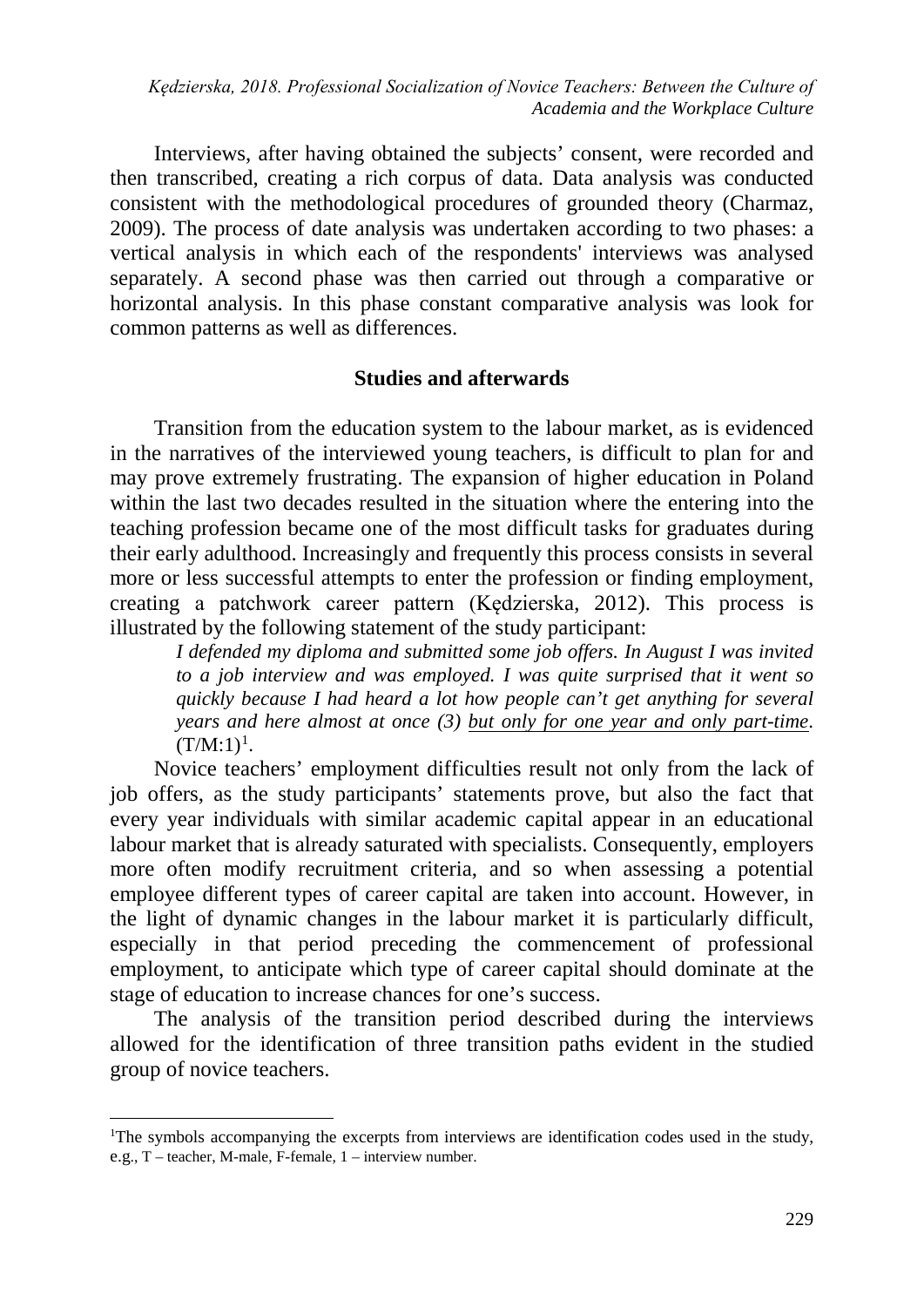*Proceedings of the International Scientific Conference. Volume I, May 25th-26th, 2018. 226-236*

| Path type                | <b>Interviewee</b>                                               | <b>Categorization key</b>                                                                                                                                                                                                                                                                                                                                                                                                                                                |  |  |  |  |
|--------------------------|------------------------------------------------------------------|--------------------------------------------------------------------------------------------------------------------------------------------------------------------------------------------------------------------------------------------------------------------------------------------------------------------------------------------------------------------------------------------------------------------------------------------------------------------------|--|--|--|--|
|                          | (interview number)                                               |                                                                                                                                                                                                                                                                                                                                                                                                                                                                          |  |  |  |  |
| successful<br>transition | $T/M:1$ ; $T/F:4$ ; $T/F:6$ ;<br>$T/F:9$ ; $T/F:11$ ; $T/F:13$   | finding employment within 6 months<br>after<br>$\overline{\phantom{0}}$<br>graduation<br>full-time employment<br>possibility to complete professional internship<br>stable employment prospect<br>$\overline{\phantom{a}}$<br>employment consistent<br>with<br>formal<br>qualifications                                                                                                                                                                                  |  |  |  |  |
| sensitive<br>transition  | T/F:10; T/F:15                                                   | finding employment in the period longer than 6<br>months after completing MA level studies<br>PhD studies combined with employment in the<br>education sector<br>employment contract for a limited period of time<br>employment without the possibility to complete<br>professional internship<br>uncertain prospect of prolonging the employment                                                                                                                        |  |  |  |  |
| uncertain<br>transition  | $T/F:2$ ; $T/F:3$ ; $T/M:5$ ;<br>T/M:7; T/F:8; T/F:12;<br>T/F:14 | finding employment in the period longer than 6<br>$\overline{a}$<br>months after completing BA/MA level studies<br>employment contract for a limited period of time;<br>$\overline{\phantom{a}}$<br>part-time employment and/or based on patchwork<br>contracts<br>employment at the position inconsistent with<br>formal qualifications<br>employment without the possibility to complete<br>professional internship<br>uncertain prospect of prolonging the employment |  |  |  |  |

|  | Table 1 Typology of studied teachers' transition paths – comparative analysis |  |  |  |  |  |
|--|-------------------------------------------------------------------------------|--|--|--|--|--|
|--|-------------------------------------------------------------------------------|--|--|--|--|--|

The first path, represented by 6 participants, is the so-called successful transition, that is finding full-time employment in a state-owned educational institution, with a possibility to complete internship, in a period not exceeding half a year after graduation.

The second path, represented by 2 novice teachers, is the so-called sensitive transition. It is characterized by extending higher level education at the postgraduate studies and simultaneous employment (in various forms) often in noneducational institutions.

The third path, documented in the narratives of 7 novice teachers, is uncertain transition characterized by a long period of seeking employment consistent with one's formal qualifications or the risk of finding an unsatisfactory or unstable job.

The described transition patterns illustrate the phenomenon of the so-called delayed transition (Piróg, 2016) increasingly evident in the teaching profession.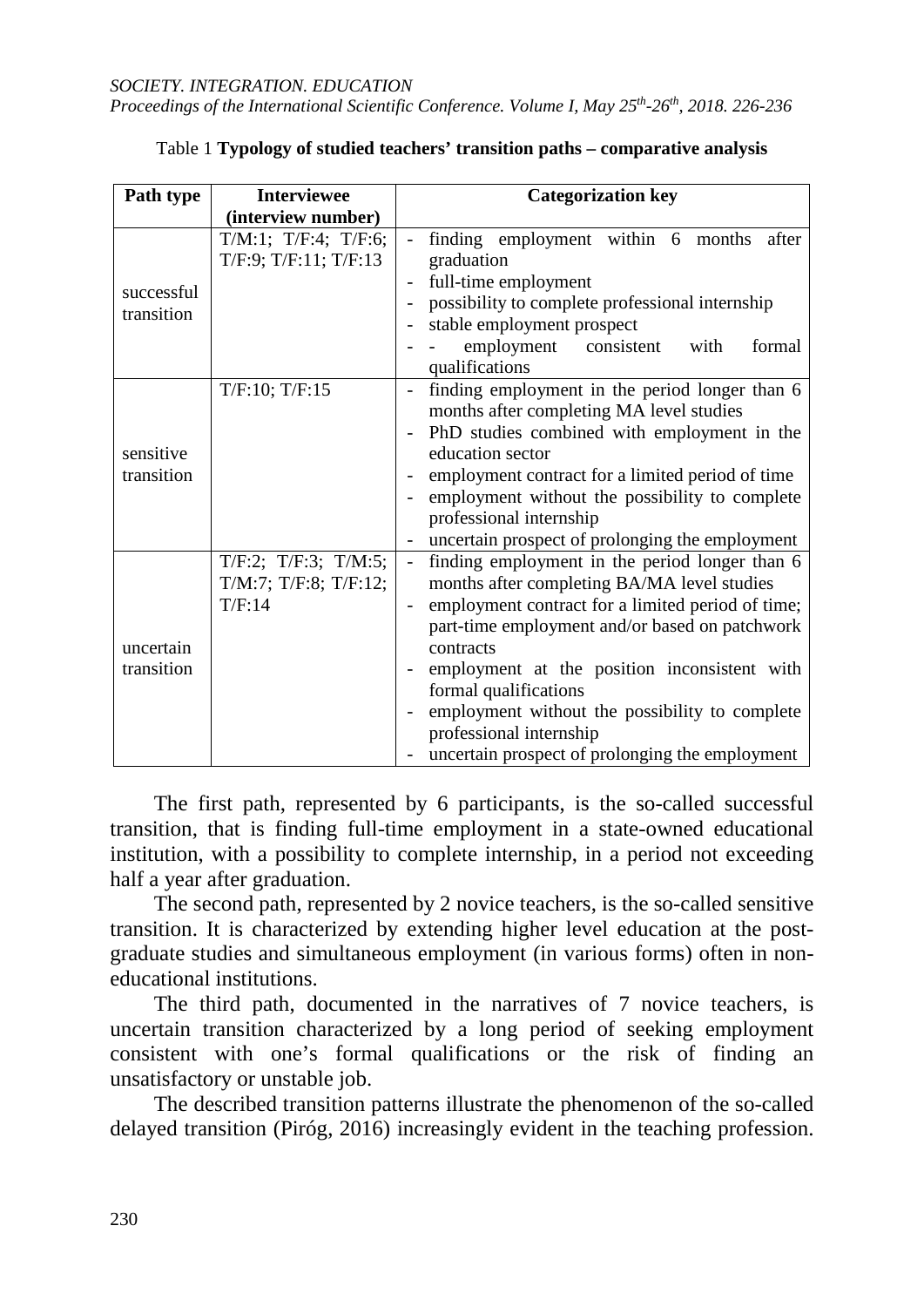*Kędzierska, 2018. Professional Socialization of Novice Teachers: Between the Culture of Academia and the Workplace Culture*

This type of transition has serious personal and professional consequences. The impossibility of finding a job and gaining complete economic independence following the graduation from a higher education institution contribute to delaying other transitions (starting a family, having children, buying a flat, etc.) typical of the early adulthood period, as illustrated by this comment:

*I managed to find lodgings cheaper than a student dormitory! I am single do not have large needs so it's possible to make a living on this part-time job. No luxuries, but I manage* (T/M:1)

Delayed transitions also result in decisions to prolong the education period (new fields of studies/specializations, post-graduate studies) and have a number of psychological consequences, for example increased passivity and fear to confront the realities of the labour market, decreased assessment of one's professional competences, a sense of grievance and injustice, etc. These difficulties are well-documented in the following excerpt from the participant's narrative:

*I wrote and sent a lot of these CVs and what nothing, no response, only this waiting I finally found this job completely by accident* (T/F:9)

Part-time employment, combined full-time employment (working in a few schools to obtain full-time number of teaching hours), employment at a position unrelated to possessed qualifications, employment contracts for limited periods of time (a year, a term, several months) prevent a successful transition process. In the recorded statements of the novice teachers I identified problems with becoming involved in the job, absence of identification with the reference group, difficulties with adaptation in disparate/contradictory organizational culture patterns, impossibility to plan one's professional career path, and a sense of losing one's competences, as is evident in this fragment of the interview:

*This is already my third school. Counting these two years when I worked in telecommunication right after studies it is five years and I'm only just doing internship in this school but I will not work here after the internship anyway because I am a substitution teacher here* (T/F:12)

For young teachers transition from the world of education to the world of the workplace becomes, as in other professions, more and more complex and uncertain. Because the situation in the educational labour market progressively worsens, alternative solutions are sought for – solutions that make education studies graduates drift away from employment in their learned profession. Such a situation not only complicates the quality of novices' professional socialization, but results in, which needs to be stressed, economic losses (costs of teacher education) and social losses (the so-called ghost station – unemployment among young well-educated people).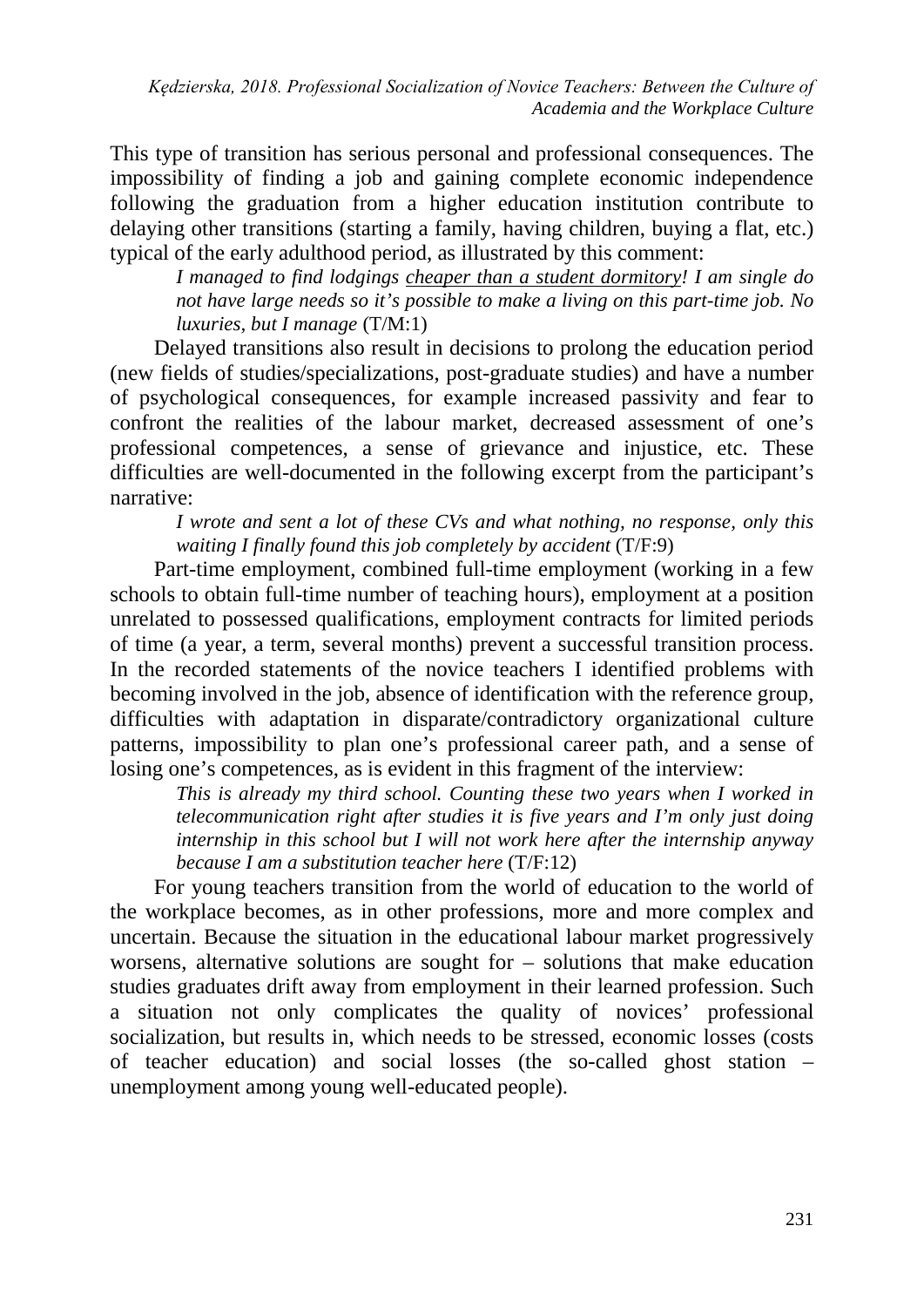## **Threshold effect: Professional socialization of novices in the workplace culture**

The transition process does not only embrace the period of seeking employment and a one-time act of its commencement, but also the long and extended in time process of gaining personal and professional independence. For teachers who begin their careers this is the time when the frameworks of professional identities are shaped. This process occurs as a result of the "clash" of two worlds: the world of a particular individual, his or her values, aims, professional concepts and expectations and the world of the school organizational culture.

The first year of work was described by the studied novices as *difficult to grasp* (T/F:2). The narratives of the events of the consecutive days, weeks and months depict the process of professional socialization as one dominated by a need to find points of reference/anchors that would allow novice teachers to "localize" their place in a new situation and transform their temporary identities imposed on them by the professional group. The aim of anchoring in a new culture is to reach a relative, psychosocial stability in the "fluid", complex and unfamiliar reality surrounding the novice. Anchors employed by novice teachers allow them to localize, as Aleksandra Grzymała-Kazłowska states, "their 'place in the world', to formulate their sense of existence and provide the basis for psychological and social functioning" (2013, 3), necessary for further functioning and intensification of the process of learning a profession in the workplace.

When conducting focused coding of collected data and creating the hierarchy of initial categories (determined on the basis of coding) that documented the entry process of novice teachers' into the professional group as well as analysing relationships within the professional group (Charmaz, 2009) in relation to a sense of agency of the interviewees, I identified the following three types of anchoring.

Among the studied teachers three different types of anchoring were possible to identify: anchoring through imitation, anchoring in family obligations and professional position and anchoring through a high selfassessment of the starting capital at the beginning of a career (Kędzierska, 2015).

Anchoring through imitation occurs through a simple adaptation to the culture of the professional group. The support point for the newcomer is then "the wisdom of a teacher staffroom". The novice finds his place in the teacher group by imitating the behaviours, situational definitions, principles and norms preferred by the members of the professional group that are identified in the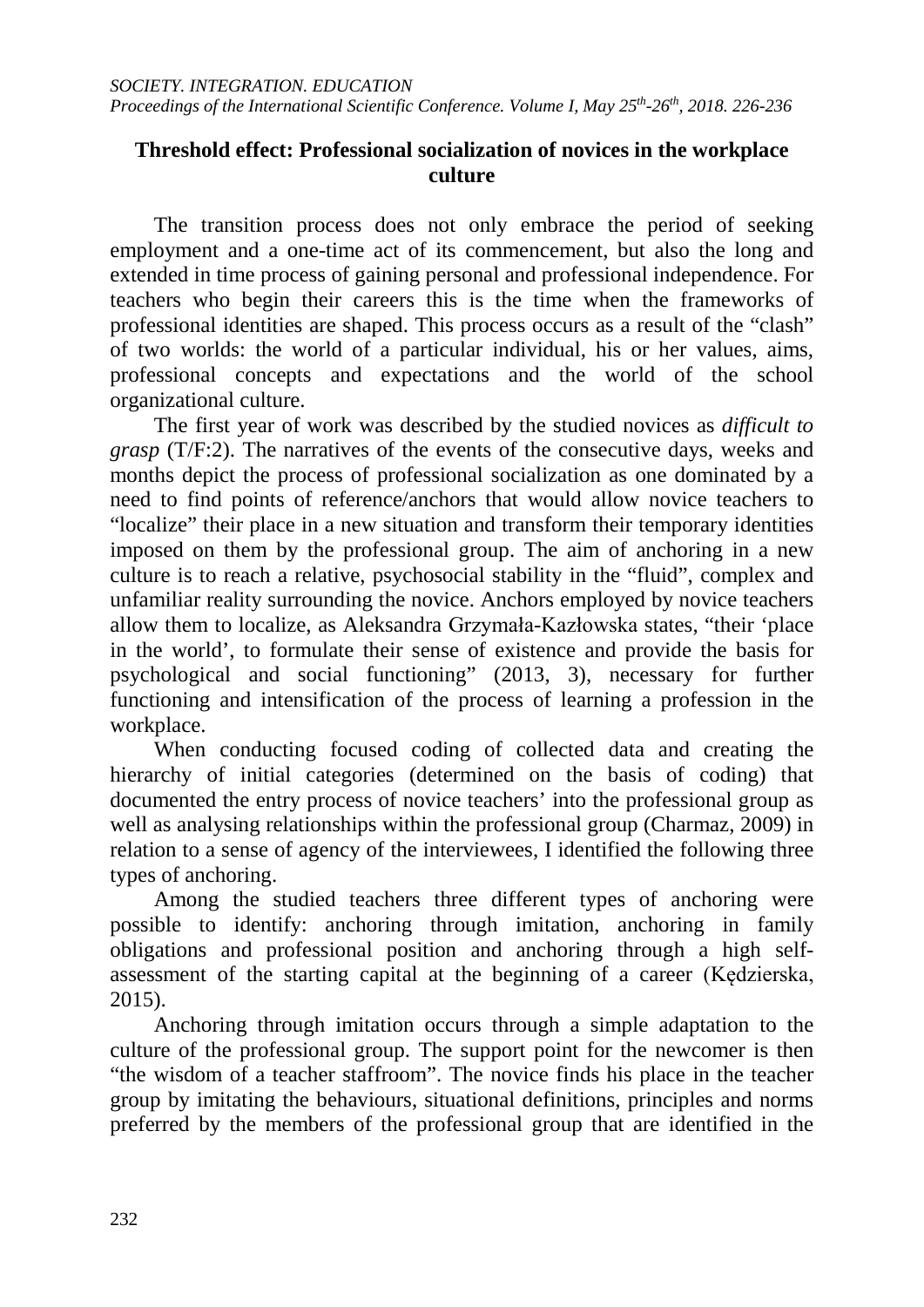*Kędzierska, 2018. Professional Socialization of Novice Teachers: Between the Culture of Academia and the Workplace Culture*

course of many everyday interactions. This is illustrated by the following comment:

*I at the beginning watched what others were doing and tried to do as they did. When I had a problem I asked the supervisor of my internship and she explained to me precisely what should be done* (T/F:2)

The second type of anchoring is associated with the phenomenon that can be perceived as anchoring in family obligations and professional position. For novices from teachers' families, professional socialization and the process of entering into the teaching profession began largely during primary socialization, whereas entering into the teacher role was accompanied with opportunities to relate to professional experiences of the socializing environment. The following excerpt from the interview illustrates this point:

*I became a teacher because my mother was a teacher and here really I can't make anything up, she persuaded me and I learnt from her more than during my studies* (T/F:6)

The third type of anchoring is related to (self)evaluation of the starting capital at the beginning of one's career. The support point for a novice teacher is one's conviction of one's high personal professional competencies and the desire to fulfil the already formed image of oneself in a professional role, as can be seen in the following fragment:

*The first experiences at work were really difficult, because I experienced most of all the lack of interest and kindness on the part of older teachers but with my enthusiasm for work and all the ideas that were born in my head although it was difficult I knew that I would cope* (T/M:11).

As the analysis of teachers' threshold experiences indicates, the transition process occurred in dissimilar organizational cultures. Based on the excerpts devoted to organizational cultures of institutions in which the study participants were/are employed, it is actually difficult to determine transparent typologies. However, referring to the classification of organizational cultures formulated by Ch. Handy (1985), it can be concluded that the participants' professional socialization during the threshold period occurred in cultures dominated by role culture and power culture, though the intensity of features characteristic for particular types of culture was different in various schools.

In cultures characterized by a lack of cooperation, a temporary identity is imposed on the novice who enters the workplace. Narratives of the newly employed teachers demonstrate a certain pattern: the more the members of a given organization present competitive attitudes towards each other, and their activities are not focused on cooperation, the more often the novice is labelled as the Other.

The Other is a person who does not belong to a particular group, circle of people and their affairs; it is someone who comes from the culturally alien and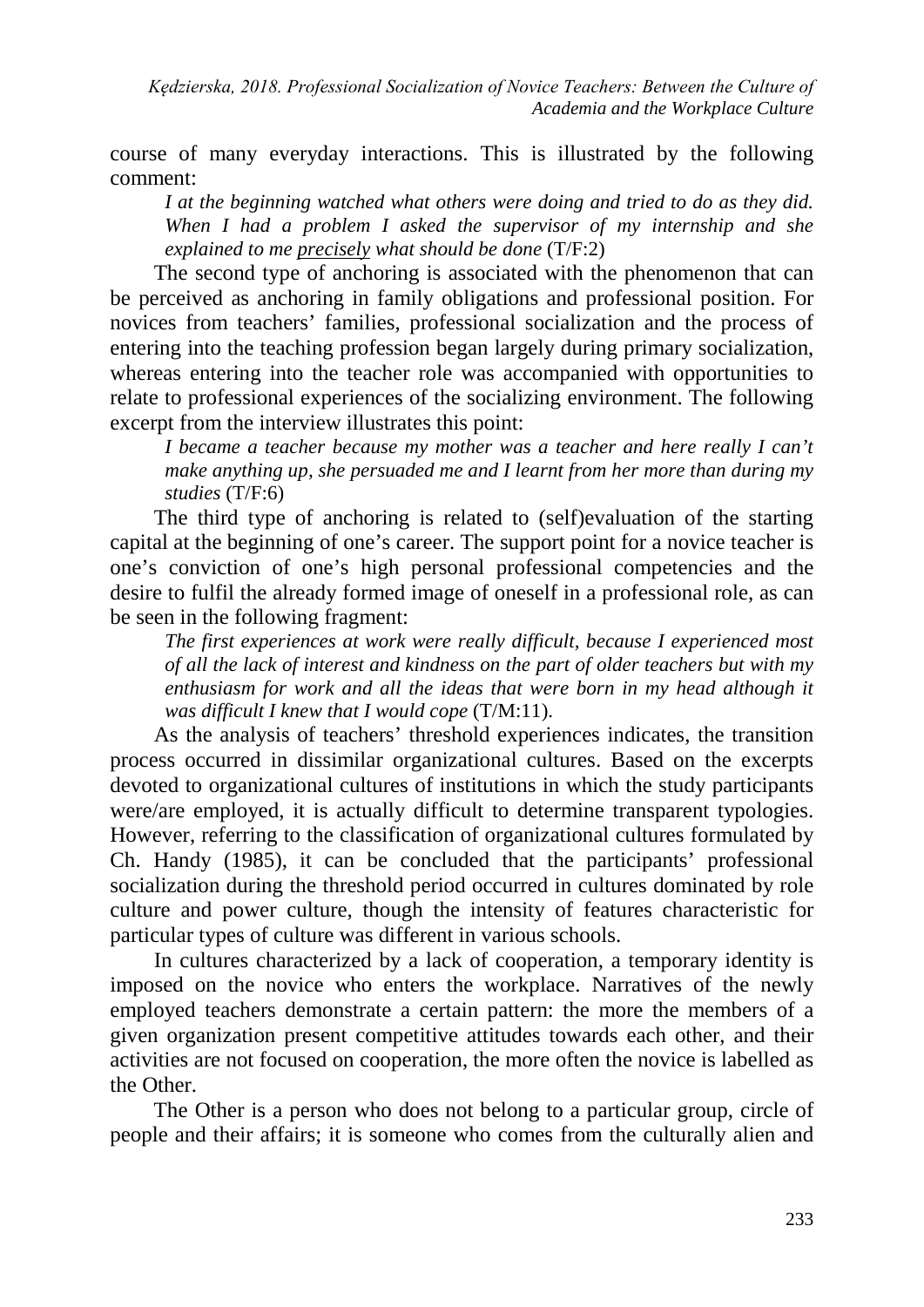*SOCIETY. INTEGRATION. EDUCATION*

*Proceedings of the International Scientific Conference. Volume I, May 25th-26th, 2018. 226-236*

unfamiliar Otherness; someone who has not been yet clearly determined by us. Otherness is perceived negatively and the Other should be kept at a distance or ignored. One of the participants describes this experience as follows:

*I did not mind what was happening there (staffroom; mine addition – H.K.) I entered so much as it was needed, to leave my things, school register and went on, for a long time I didn't know the names and now I still don't know all of them* (T/F/3)

Transformation of the Other's identity, as is indicated by the experiences of the participants, usually occurs through imitation and following approved institutional normative patterns.

Migrant identity pattern is a particularly interesting pattern that emerges from the experiences of teachers whose careers are of a patchwork nature. Because of the impossibility to be employed in a full-time mode in one institution, teachers who combine employment in a few schools or work parttime find it difficult to determine their points of reference so that they could transform their identities imposed by the group. A pejorative overtone of the term "migrant" that appears in the interviews indicates that migration in the teaching profession, although more frequent presently, is not perceived as "normal" and looking for a "domesticated school" and "attachment" to such a school remain standard attitudes.

In cultures in which cooperation exists (even in a limited form) or when a newcomer quickly finds a reference group during the threshold period, he is treated as a novice/disciple who, when beginning his work, learns the organizational and functioning principles and actively participates in the fulfilment of the aims sought for by the organization, while receiving support from other group members. This is depicted in the following fragment:

*I was lucky because together with me in the same year some other teachers got employed for one year and we quickly got to know each other and also after school because this group liked cycling and this brought us closer to each other and I didn't feel that I had nobody to talk to, to ask* (T/M:1)

Professional socialization patterns at the threshold of one's career that emerged from the analysis indicate an extremely important dimension in becoming a teacher, i.e., learning a profession in the workplace. In other words, the course of novice teachers' professional socialization does not depend only on their academic preparation, but also on the type of organizational culture in which it will occur*.* 

## **Conclusions**

Exploration concerning the process of professional socialization of novice teachers in the transition period generates more questions than answers and,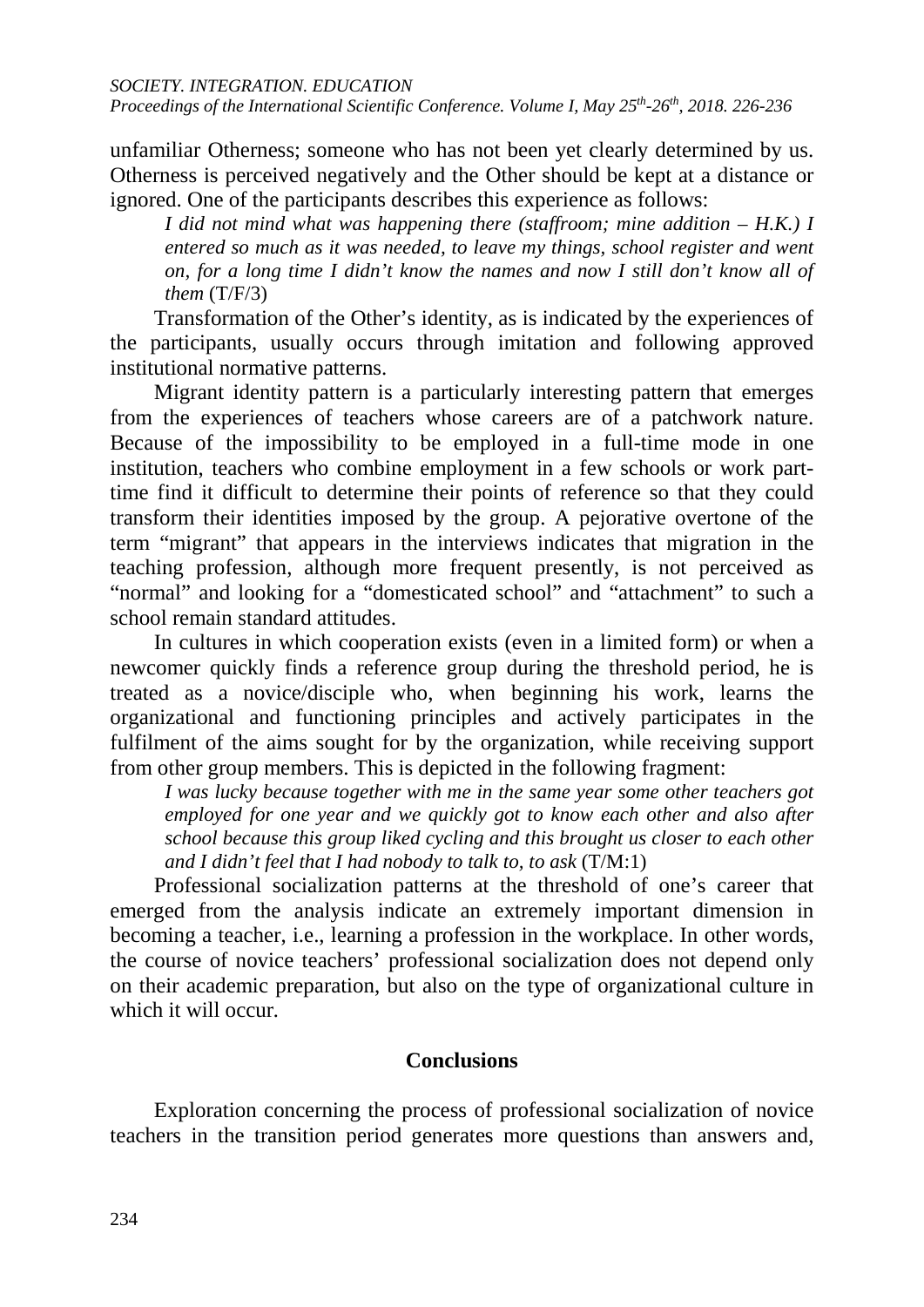understandably, does not allow me to formulate definitive conclusions thus far and theoretical generalizations with respect to the identified categories. I believe, however, that the obtained results facilitate some observations and suggestions.

Transition between the world of academia and the world of the teaching workplace generates the same problems that affect graduates in nearly all fields of studies. Transition difficulties indicated by Piróg (2016) such as: disturbed balance between demand and supply on the job market, temporality, patchwork professional careers, delayed transitions merit the close attention of both politicians and economists; yet, with respect to the teaching profession in-depth investigations are additionally necessary on the part of researchers in the field of education. Transitions, as many researchers highlight (Ecclestone, 2009; Czubak-Koch et al., 2017), are transformations on the level of one's professional identity and relate to a particular individual's sense of agency that occur as the result of various institutional contexts and learning environments.

Transition patterns documented in this study – successful, sensitive and uncertain – do not exhaust the 'catalogue' of possible career paths of novice teachers. They do, however, uncover risk areas inscribed into individual experiences of unsuccessful or uncertain transitions and unveil institutional mechanisms of the transition between the culture of academia and the workplace culture.

The analysis of novice teachers' anchoring strategies at the workplace in various organizational cultures proves that the legitimization of novices' peripheral participation in communal practices can be perceived not only as a process of learning in the community (Wenger, 1998), but also as an expression of power relationships. Organization cultures may block the process of learning a profession and novices' sense of agency; they may not be open to all nonmembers of a particular community and thus impede the process of successful transition. Hence support for students/graduates in the transition period between the culture of academia and the workplace culture should become a priority for higher education institutions teaching current and future generations of teachers.

#### **References**

- Charmaz, K. (2009). *Teoria ugruntowana. Praktyczny przewodnik po analizie jakościowej*, PWN, Warszawa.
- Czubak-Koch, M., Monteagudo, J. G., Nizińska, A., & Padilla-Carmona, T. (2017). Między uniwersytetem a światem pracy. Tranzycje w narracjach studentów polskich i hiszpańskich, *Dyskursy Młodych Andragogów, t. 18*, 9-18.
- Ecclestone, K. (2009). Lost and found in transition. Educational implications of concerns about 'identity', 'agency' and ' structure', In: J. Field, J. Gallacher, R. Ingram (Eds.) *Researching Transitions in Lifelong Learning*, (pp. 9-26). Routledge, London.